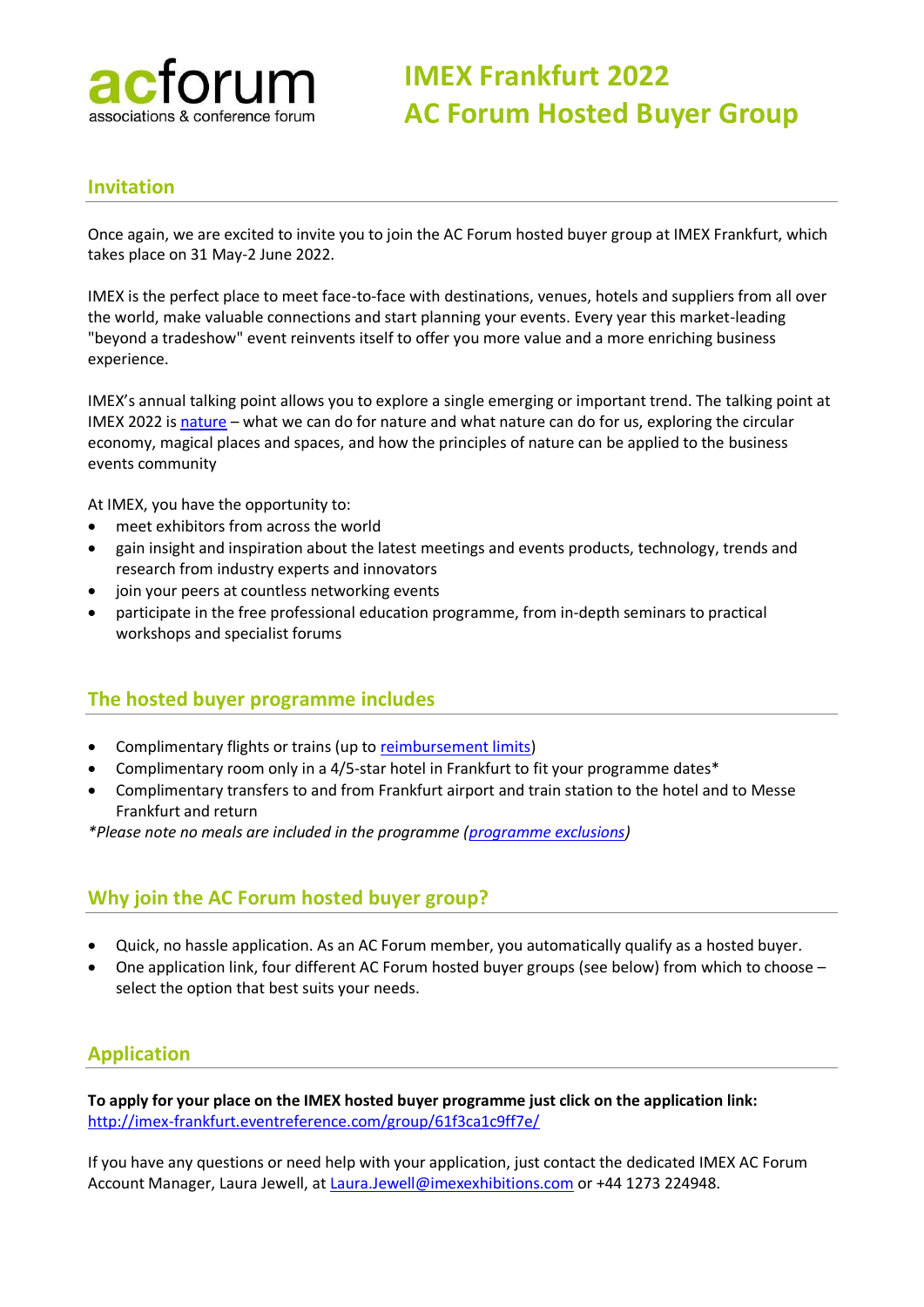

# **AC Forum hosted buyer group options**

- 1. **Monday 30 May-Tuesday 31 May** (all buyers are to attend Association Focus and evening) Attendance: Monday – Tuesday programme – arrive Monday in time for Association Focus which starts at 11.30 and depart Tuesday after the show closes at 18.00
- 2. **Monday 30 May-Wednesday 1 June** (all buyers are required to attend Association Focus and evening) Attendance: Monday – Wednesday programme – arrive Monday in time for Association Focus which starts at 11.30 and depart Wednesday after the show closes at 18.00
- **3. Tuesday 31 May-Wednesday 1 June**  Attendance: Tuesday – Wednesday programme – arrive Tuesday by approx. 10.00 and depart Wednesday after the show closes at 18.00
- 4. **Tuesday 31 May** (day only)

Attendance: Day only programme – arrive in time for the show opening at 10.00 and depart after the show closes at17.30